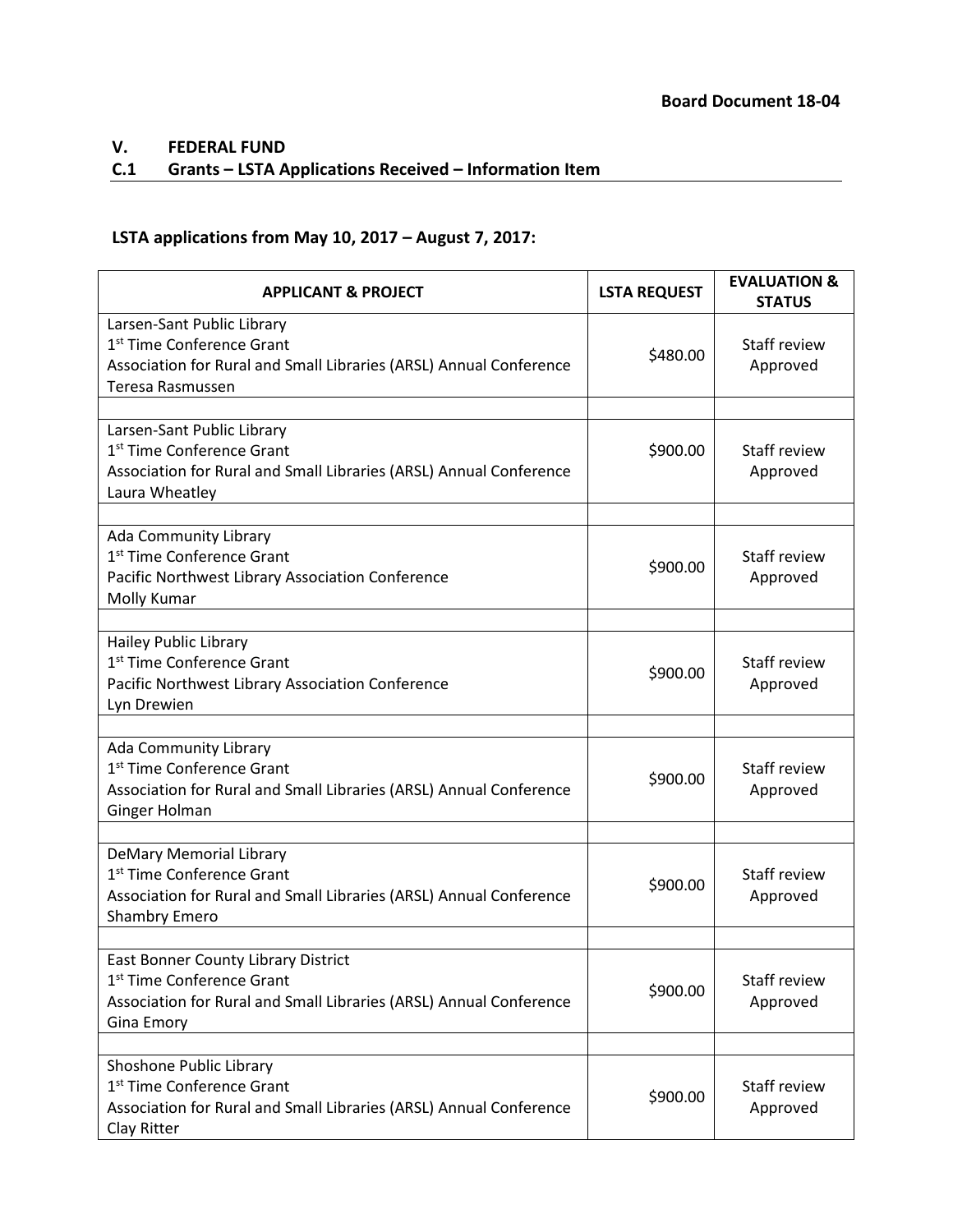### **Board Document 18-04**

| Middleton Public Library<br>Library Science Course Grant<br>Intro to Library and Information Science, College of Southern Idaho<br><b>Emily Riggan</b>                                     | \$319.86   | Staff review<br>Approved                       |
|--------------------------------------------------------------------------------------------------------------------------------------------------------------------------------------------|------------|------------------------------------------------|
|                                                                                                                                                                                            |            |                                                |
| Jerome Public Library<br>Library Science Course Grant<br>INFO 261A, San Jose State University<br>Linda Mecham                                                                              | \$1,000.00 | Staff review<br>Approved                       |
|                                                                                                                                                                                            |            |                                                |
| Middleton Public Library<br>Library Science Course Grant<br>Cataloging and Classification, Emporia State University<br>Robyn Millar                                                        | \$1,000.00 | Staff review<br>Approved                       |
|                                                                                                                                                                                            |            |                                                |
| Meridian Library District<br><b>Group Training Grant</b><br>Supercharge Your Storytime<br>Megan Egbert                                                                                     | \$2,573.00 | Staff review<br>Approved                       |
|                                                                                                                                                                                            |            |                                                |
| Nampa Public Library<br>Library Science Course Grant<br>Information Communities, San Jose State University<br>Courtney Classen                                                             | \$1,000.00 | Staff review<br>Approved                       |
|                                                                                                                                                                                            |            |                                                |
| <b>Burley Public Library</b><br>1 <sup>st</sup> Time Conference Grant<br>Association for Rural and Small Libraries (ARSL) Annual Conference<br>Julie Woodford                              | \$900.00   | Staff review<br>Approved                       |
|                                                                                                                                                                                            |            |                                                |
| <b>Boise School District</b><br>1 <sup>st</sup> Time Conference Grant<br>American Association of School Libraries (AASL) Annual Conference<br>Debbie Jensen                                | \$900.00   | Referred to CE<br>Consultant<br>Pending review |
|                                                                                                                                                                                            |            |                                                |
| <b>Community Library Network</b><br>Library Science Course Grant<br>Library Programming; Public Library Services; Resources for Young<br>Adults, Drexel University<br><b>Celene Thomas</b> | \$1,000.00 | Referred to CE<br>Consultant<br>Pending Review |
|                                                                                                                                                                                            |            |                                                |
| Middleton Public Library<br>1st Time Conference Grant<br>Love and Logic Facilitator Training<br>Kristin Courtois                                                                           | \$900.00   | Referred to CE<br>Consultant<br>Pending Review |
|                                                                                                                                                                                            |            |                                                |